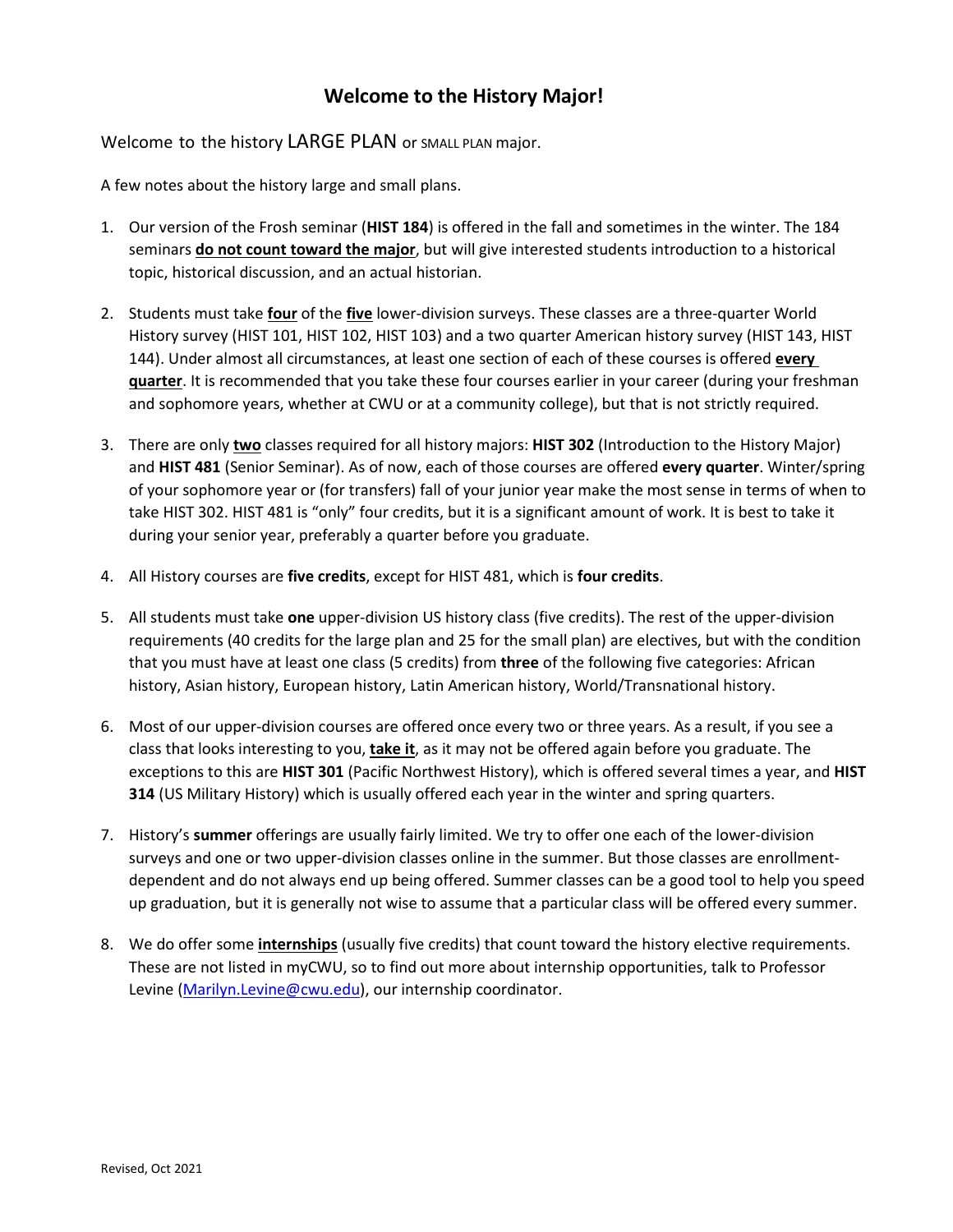| <b>TERM</b> | <b>HIST</b>                       | <b>OTHER TASKS</b>                                     |
|-------------|-----------------------------------|--------------------------------------------------------|
| Fall        | HIST 184 (Frosh Seminar)          |                                                        |
| Year 1      | <b>Analytical Writing I</b>       |                                                        |
|             | <b>Quantitative Reasoning</b>     |                                                        |
| Winter      | I/d HIST elective <sup>1</sup>    | Declare major                                          |
| Year 1      |                                   |                                                        |
| Spring      | I/d History elective <sup>1</sup> |                                                        |
| Year 1      |                                   |                                                        |
| Fall        | I/d History elective <sup>1</sup> |                                                        |
| Year 2      |                                   |                                                        |
| Winter      | I/d History elective <sup>1</sup> |                                                        |
| Year 2      |                                   |                                                        |
| Spring      | HIST 302 <sup>1</sup>             | Consider applying for scholarships available to junior |
| Year 2      |                                   | and senior-level students.                             |
| Fall        | u/d History elective (US)         |                                                        |
| Year 3      |                                   |                                                        |
|             |                                   |                                                        |
| Winter      | u/d History elective (Category 1) | Consider an internship for spring or fall. Contact Dr. |
| Year 3      | u/d History elective (Category 2) | Levine (Marilyn.Levine@cwu.edu) for information on     |
|             |                                   | internships                                            |
| Spring      | u/d History elective (Category 3) | Consider presenting at SOURCE and Phi Alpha Theta      |
| Year 3      | u/d History elective <sup>2</sup> | student history conference                             |
| Fall        | u/d History elective              | Take GRE if required by graduate schools               |
| Year 4      |                                   |                                                        |
| Winter      | HIST 481 <sup>1</sup>             | Apply for graduation                                   |
| Year 4      | u/d History elective <sup>2</sup> |                                                        |
| Spring      | u/d History elective              |                                                        |
| Year 4      | u/d History elective <sup>2</sup> |                                                        |

The following sample **4-Year Plan** may help guide your program of study:

<sup>1</sup>Denotes courses that may simultaneously fulfill general education/major requirements. See note 2 below. <sup>2</sup> Red denotes courses for large plan majors only.

## **Important Notes:**

- 1. The above chart should not be considered a mandatory blueprint. The order in which courses can be taken for the major is quite flexible. However, here are a couple specific requirements and recommendations to guide your path:
	- **HIST 302** should be taken during your sophomore year or very early in your junior year. This course will acquaint you with the research, writing, and documentation skills necessary for success in upper-division history courses.
	- **HIST 481** should be taken during the student's senior year after completion of most other history courses. It is designed as a "capstone" course that provides an opportunity to demonstrate the historical research and writing skills acquired in previous history courses.
	- In general, students should plan to complete their 100-level history courses before undertaking history courses at the 300-level or above.
- 2. The department has a number of scholarships available to (mostly) junior and senior level students. Search and apply for them at Scholarship Central

Revised, Oct 2021 [\(https://www.cwu.edu/scholarships/scholarship-central](https://www.cwu.edu/scholarships/scholarship-central) ) or on the department's web page.